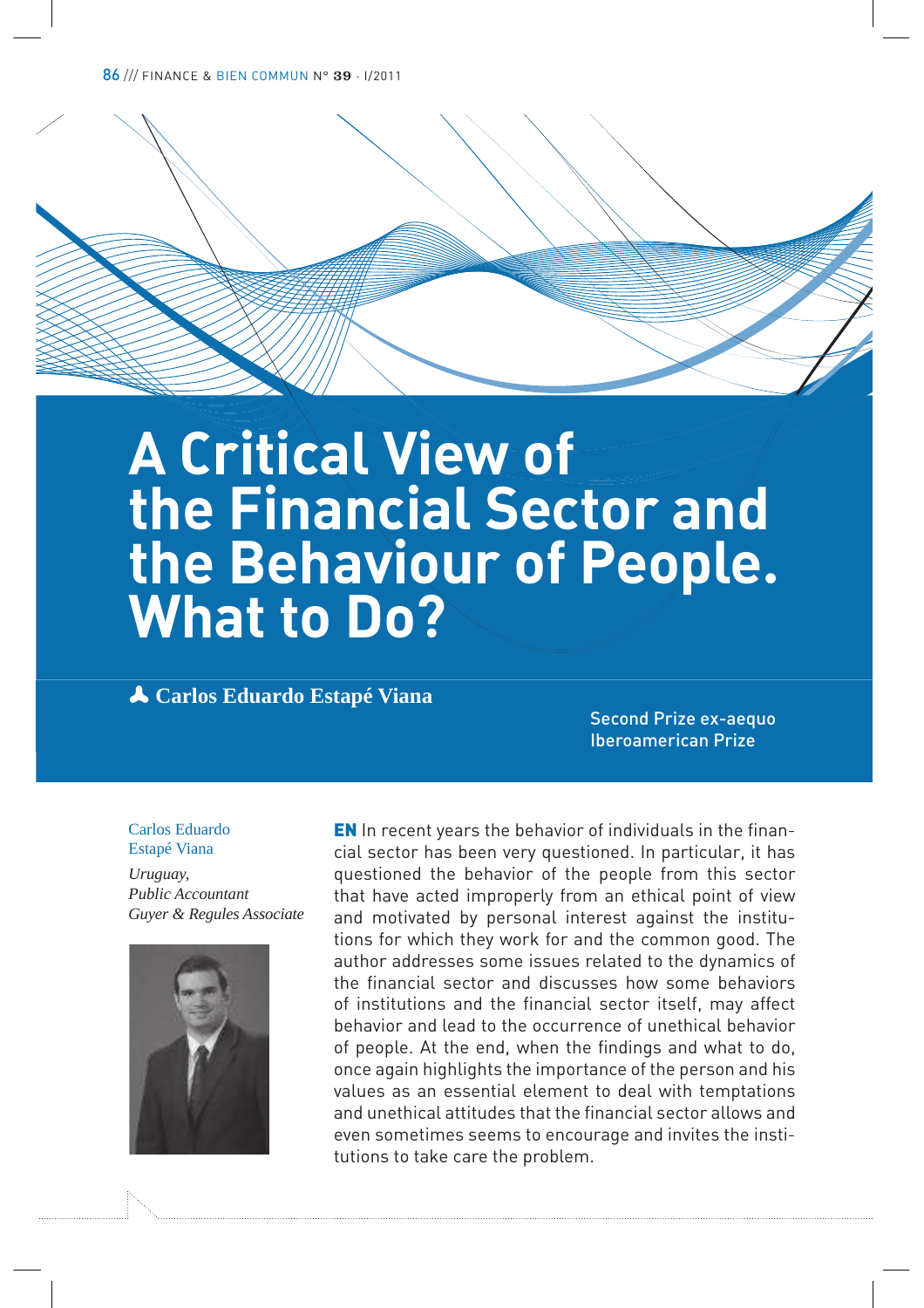FR Ces dernières années, beaucoup d'observateurs ont remis en question le comportement des acteurs individuels dans le secteur financier. En particulier, le comportement de certains de ses membres ayant agi de manière inappropriée a été critiqué. Ils auraient été motivés par le seul intérêt personnel au détriment des institutions pour lesquelles ils ont travaillé et au détriment du bien commun.

L'auteur aborde certaines questions liées à la dynamique du secteur financier et analyse comment certains comportements des institutions et du secteur financier lui-même peuvent affecter le comportement personnel et entraîner l'émergence d'une conduite contraire à l'éthique des personnes.

Au moment de conclure et de faire des propositions d'actions, l'auteur souligne une nouvelle fois l'importance de l'individu et de ses valeurs comme un élément essentiel pour faire face aux tentations et aux comportements contraires à l'éthique que le secteur financier permet et même semble parfois encourager. Enfin, l'auteur invite les institutions à s'attaquer au problème.

In recent years there has been much questioning of the conduct of individual actors from the financial sector. In particular, the question has arisen of the behaviour of people who are part of this sector and who have acted wrongly from an ethical point of view, motivated by personal interest detrimental to the institutions for which they worked and to the common good.

This reflection is intended to address some issues related to the financial sector dynamics and to analyze how some behaviour patterns of the institutions and the financial sector itself may affect people's own behaviour and lead to the occurrence of unethical behaviours of people.

Before starting the analysis of the issues mentioned in the previous paragraph and in order to contextualize this paper, I include a comment regarding the ethical behaviour in itself and what it can mean to people, concluding that there is no consensus and that what can be unethical behavior for a given person, can pass as ethical for another. That is the first problem we have to deal with.

In the end, when talking about findings and what to do I, once again stress the importance of people and their values as an essential element to deal with temptations and unethical attitudes that the financial sector tolerates and even seems sometimes to encourage, as well as I invite the institutions to face up to the problem.

It should be noted that throughout this paper, I will make reference to some aspects related to the financial sector in the Republic of Uruguay that provide a basis for reflection and can be extrapolated to the financial sector in general.

Cette réflexion essaie de répondre à quelques questions liées à la dynamique du secteur financier et analyse comment certains comportements des institutions et du secteur financier lui-même peuvent affecter le comportement et entraîner l'émergence d'une conduite contraire à l'éthique des personnes.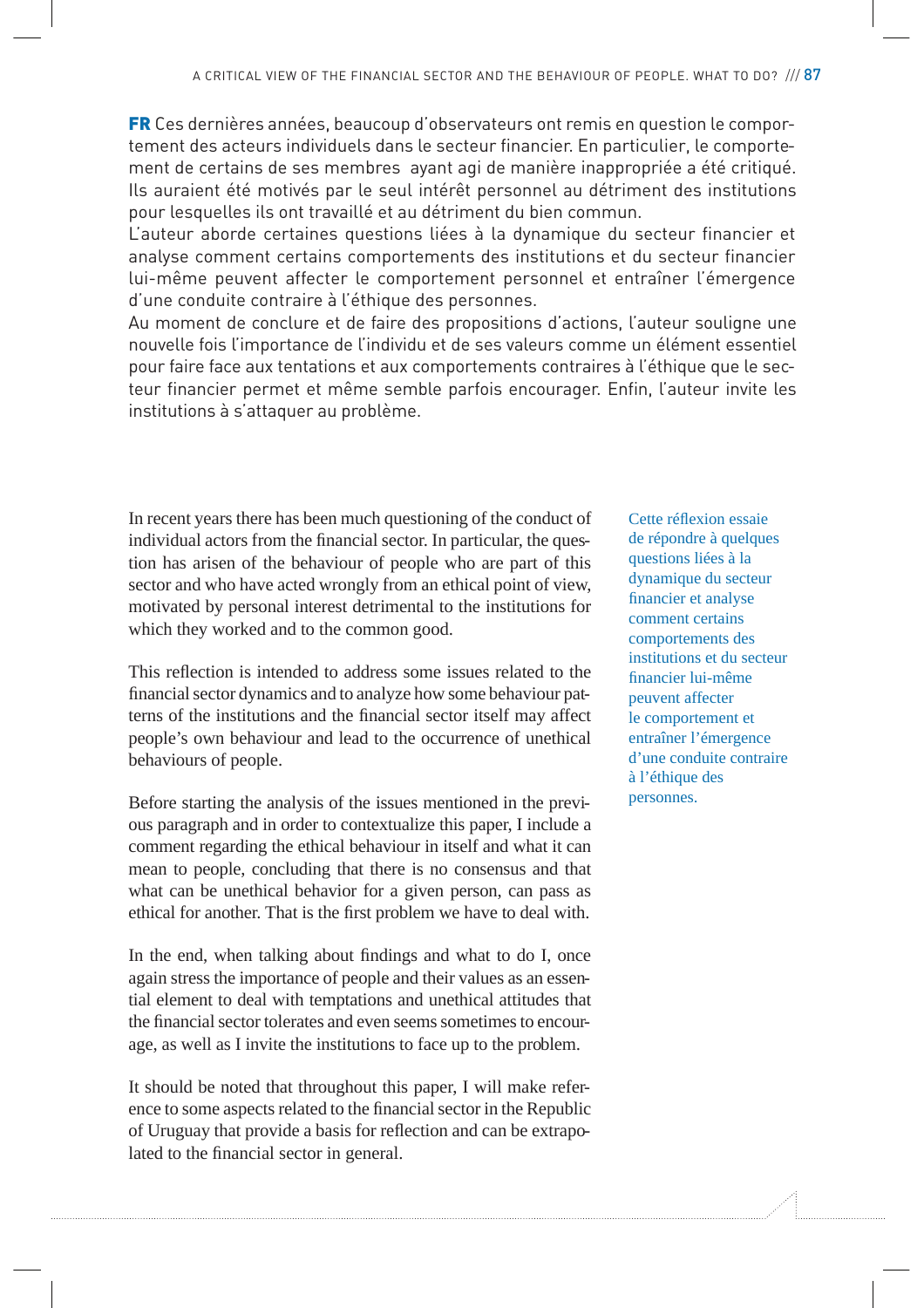## **Do ethical principles depend on each individual?**

Se comporter de manière éthique au travail signifie qu'une personne, en s'acquittant de ses responsabilités, est consciente qu'agir d'une certaine manière n'est pas correct même si elle y est officiellement autorisée. À ce momentlà, la personne se comporte dans un souci de bien commun.

Toutefois, tant qu'il y aura place à l'interprétation personnelle, il y aura certaines nuances et une marge de manœuvre pour agir, étant donné que tout ne peut pas être réglementé. De là vient le problème de l'absence de consensus en ce qu'une personne peut considérer un comportement éthique et une autre non, ce qui ne fait par ailleurs que souligner la complexité de la question.

Before taking on the financial sector and some of the issues concerning the behaviour of people who are associated with this sector, and since this paper focuses on ethical behaviour, I have to make an attempt to define what I mean by behaving ethically. Of course, there will be endless definitions of ethics (starting from the etymology of this word) that are irrelevant and are not intended to be included in this reflection. However, what is relevant is to try to understand what can be considered ethics in the financial sector, which won't be different for other activity sectors. In my opinion, to behave in an ethical manner in the workplace means that people in fulfilling their responsibilities will behave in a way that not only does not disobey any formal standard, but also in the absence of standards, but being aware that acting in a certain way is not correct even though it is formally allowed, the person may behave similarly in pursuit of the common good. Will it be considered that a person behaved unethically if she did not contravene any formal standard? In my opinion yes, because although nothing formally prohibits the person to behave that way, in fact, the rules should be reviewed for certain types of conduct that fall outside the rules themselves and such behaviour is not desired to happen again or if it happens, it must be penalized. In the same way, people should be also able to discern the consequences of their behaviour and if their behaviour harms the common good, refrain from it.

Without any doubt, the fact that ethical behavioujr is caused mainly by the inherent resources of each individual and his/her values rather than by formal rules, leaves space for different positions in terms of what can be regarded as ethical behaviour. This diversity of criteria allows for people to behave according to their own understanding of ethical behaviour based on their own values and hence there will be problems to reach consensus. As a result institutions will in the end dictate them on the basis of a value framework and specify the behaviour from an ethical and moral point of view that they expect from their employees. These messages may be deduced from the very mission of the institution and even translated into codes of ethics that seek to regulate the individual behaviour of people. However, whenever there is place for people's interpretation, as there will be a margin of interpretation to move within, because not everything can be regulated. Hence the lack of consensus on what a person can consider as ethical behavior, and showing the complexity of the matter.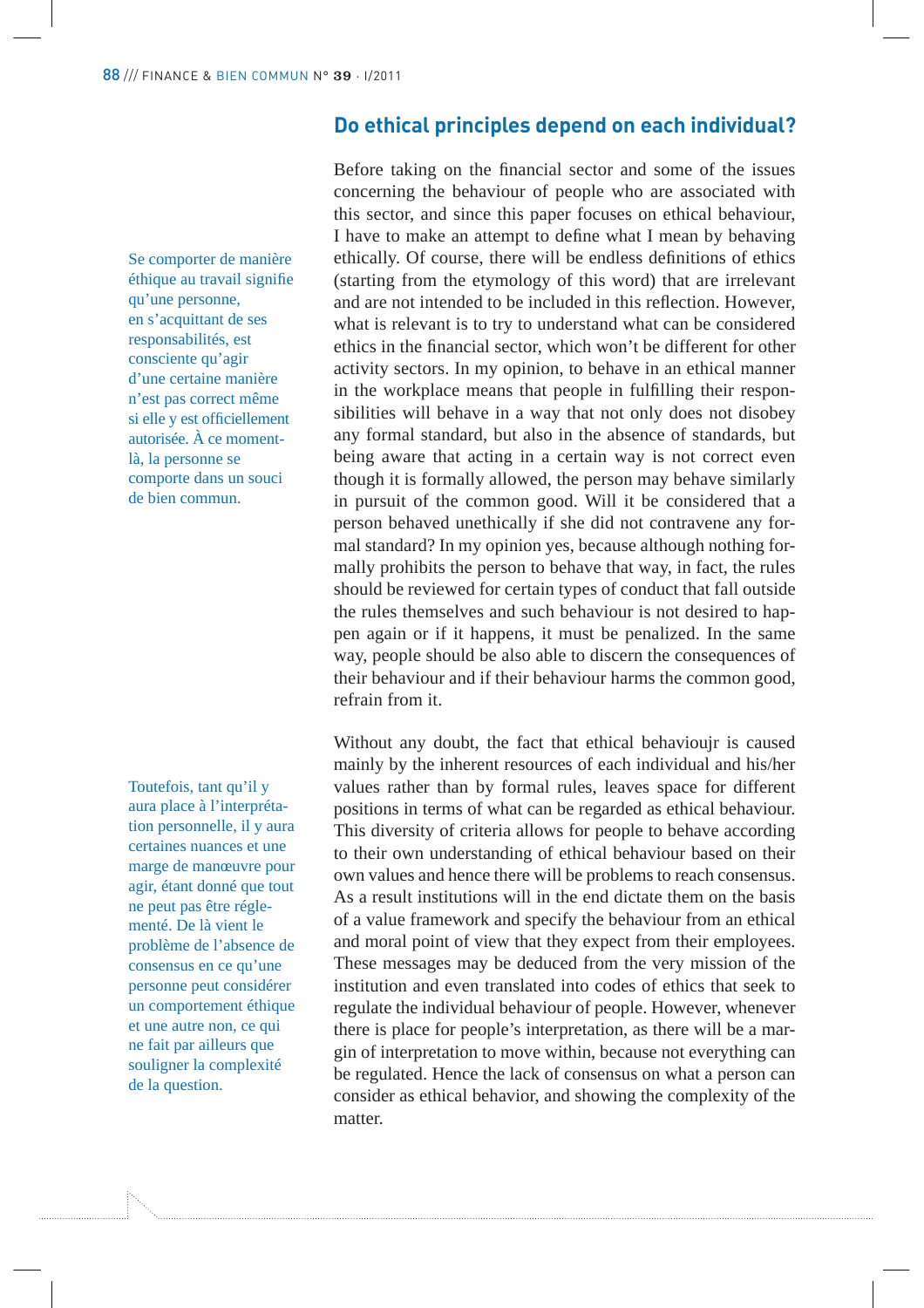## **The incentive system vs. Ethics in the financial sector**

It is not surprising that the system of incentives for the people working in the financial sector (especially private banking functions, representations, and brokers) is a matter well studied and reviewed by the institutions with the desire of achieving the best results by encouraging people to pursue certain goals (it may be return on a portfolio for example) so as to pat the objectives of the individual in line with those of the institution.

I do not intend to analyze the incentive systems used by the institutions, or assess the suitability of one or another system. The approach that I will follow will be from the perspective of how the incentives systems can affect the ethical behaviour of people.

There is no doubt that the rewards in the financial sector in general are very important, either being monetary rewards, or promotion opportunities and careers.

These rewards guide the behaviour of certain people who move toward achieving their goals, often without any regard for their behaviour from the ethical point of view as long as they do not contravene any formal legal, regulatory or internal standard to the institution.

This search -sometimes desperate- to achieve some predetermined goals which are often set a priori very high, means that people - deliberately or not- behave in an unethical way. There is no doubt that depending on the person, she will be more or less willing to behave unethically, and it would seem very naïve to consider that there is not a single person who would also behave in an unethical way with incentives or without them. However, most of the people assume that everyone wishes to behave within an ethical framework.

In any case, people can be subject to a system so demanding, that either being conscious or rationalizing their behaviour in the situation they are in, they behave in an unethical way motivated by the desire to reach a given goal, or in a way even more critical when in threatened with case of not achieving the goal, it can lead to loss of employment. At this point, the values of the institutions and people take precedence.

The values of the institutions matter, because there will be some people who from their HQ will promote unethical behavior, certainly not illegal or contrary to any formal rule, but clearly pointing to the expected behaviour by people within the institution. Such behaviour can be in competition with other companies from the sector, internal competition between employees or many other issues that are inherent to the institution and that the organizational culture has already determined as a behavior to

Quoi qu'il en soit, les personnes peuvent être soumises à un système tellement exigeant qu'elles se comportent contrairement à l'éthique et sont uniquement motivées pour atteindre leurs objectifs, car si elles ne les atteignent pas, – ce qui est très grave – elles risquent même de perdre leur emploi. C'est la raison pour laquelle les valeurs des institutions et des gens revêtent une grande importance.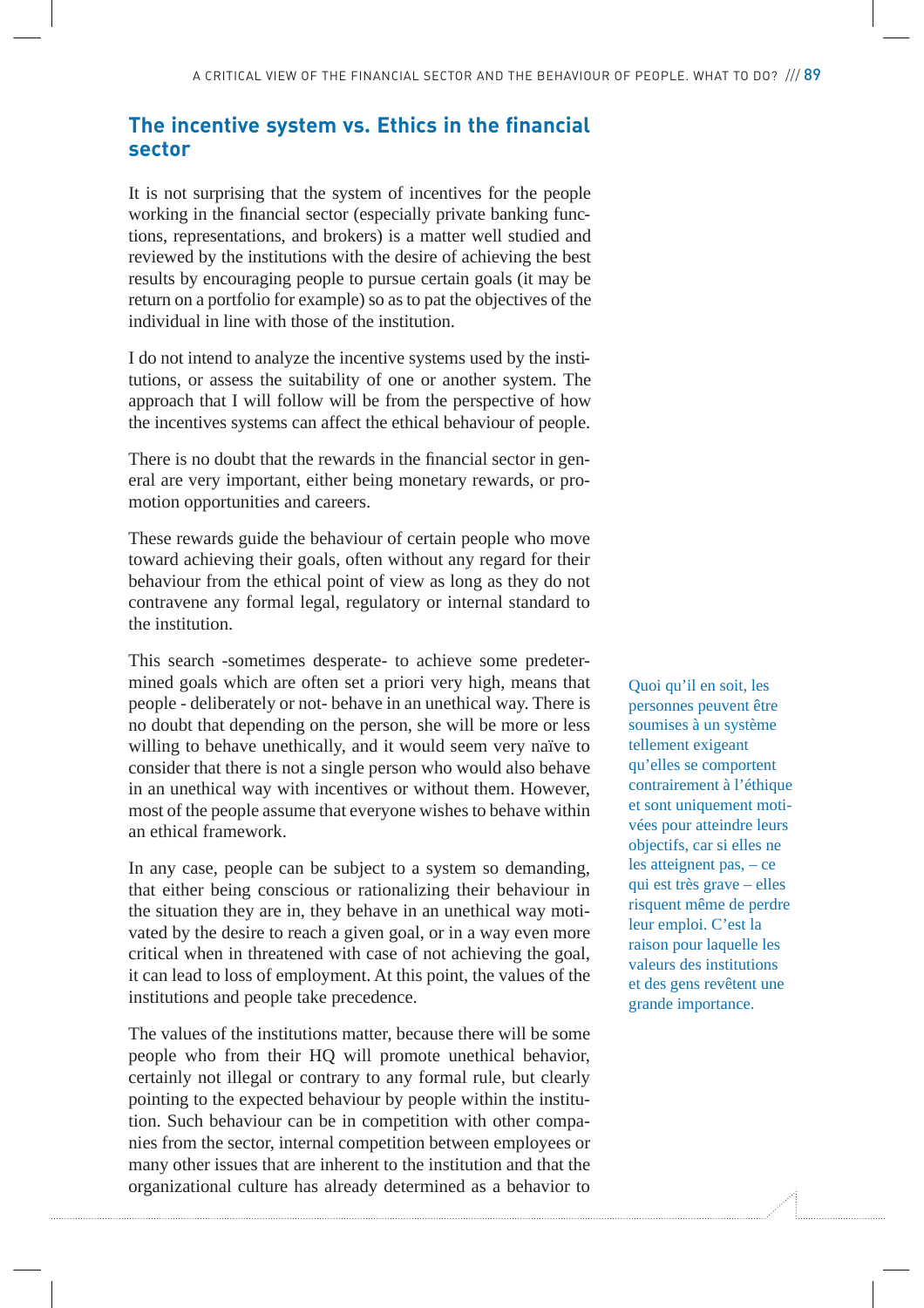Il n'est pas exclu que l'institution favorise un comportement éthique et que les valeurs soient réellement promues. Néanmoins, le système d'incitation, ou plutôt de récompense et de punition, détermine qu'une personne – en cherchant sa récompense ou voulant éviter une punition – se voit acculée et se comporte contrairement à l'éthique, non pas parce qu'elle pense que c'est correct, mais car elle considère qu'il n'y a pas d'autre choix.

En définitive, peuvent-ils les systèmes d'incitation et de comportement éthique coexister dans le secteur financier? Sans doute oui. Or, certaines précautions doivent être prises dans leur conception afin que les individus partageant les valeurs de l'institution ne soient pas encouragés à adopter un comportement peu éthique à cause de leur obligation d'atteindre des objectifs prédéterminés.

adopt in a certain way in order to be promoted or even to remain in the institution. It will reside in the values of the person to accept the rules of the game or not, and certainly in this case the option is to get out or not even enter.

#### **Can incentive systems and ethical behaviour coexist ?**

However, it can happen that the institution promotes ethical behaviour and really adheres to the values, but the incentive system, or rather we could say, rewards and punishments, determines that a person, in order to get a reward or at least to avoid a punishment, is cornered and encouraged to behave in an unethical way, not because he/she believes that it is the right thing to do (although he/she can rationalize it given the situation) but because he/she considers that there is no other alternative. Some examples of unethical behaviours that may occur in these situations are abuse of available information, abuse of client funds, and inappropriate attitudes towards colleagues to mention some of the most common cases. In cases like those, the values of a person must be clear and strong to be able to act accordingly despite the situation where he/she is.

Without any doubt, it will not be easy to do it if this is unavoidable. What is desirable is that before being in an objectionable situation, the person seeks to prevent it and eventually finds an alternative route that does not involve bad behaviour.

In short, can incentive systems and ethical behaviour in the financial sector coexist? Undoubtedly yes. However, precautions must be taken when designing incentive systems in order that individuals who share the values of the institution won't be compelled to misbehave for not being able to achieve predetermined goals. Of course, I have left aside those who do not reach the goals for poor work or incompetence. I refer to those cases when the goal is so high and the penalty for not achieving it is so great as to push the person to behave unethically to avoid punishment (by punishment we can include not to move up on the career, stay out of it or having to leave the institution). It will be people's own responsibility to make sure they are not becoming involved in extreme situations that bring into play their ethical principles. That care should begin with the institution they choose to join, and then negotiating the goals. If a person joins an institution that from the beginning, she/he is aware encourages and rewards behaviors not being shared by him/her because he considers them to be unethical, that person should immediately refrain to become a member of that institution since sooner or later his/her values will collapse or, much worse, she/he will change to adapt to the rules of the game.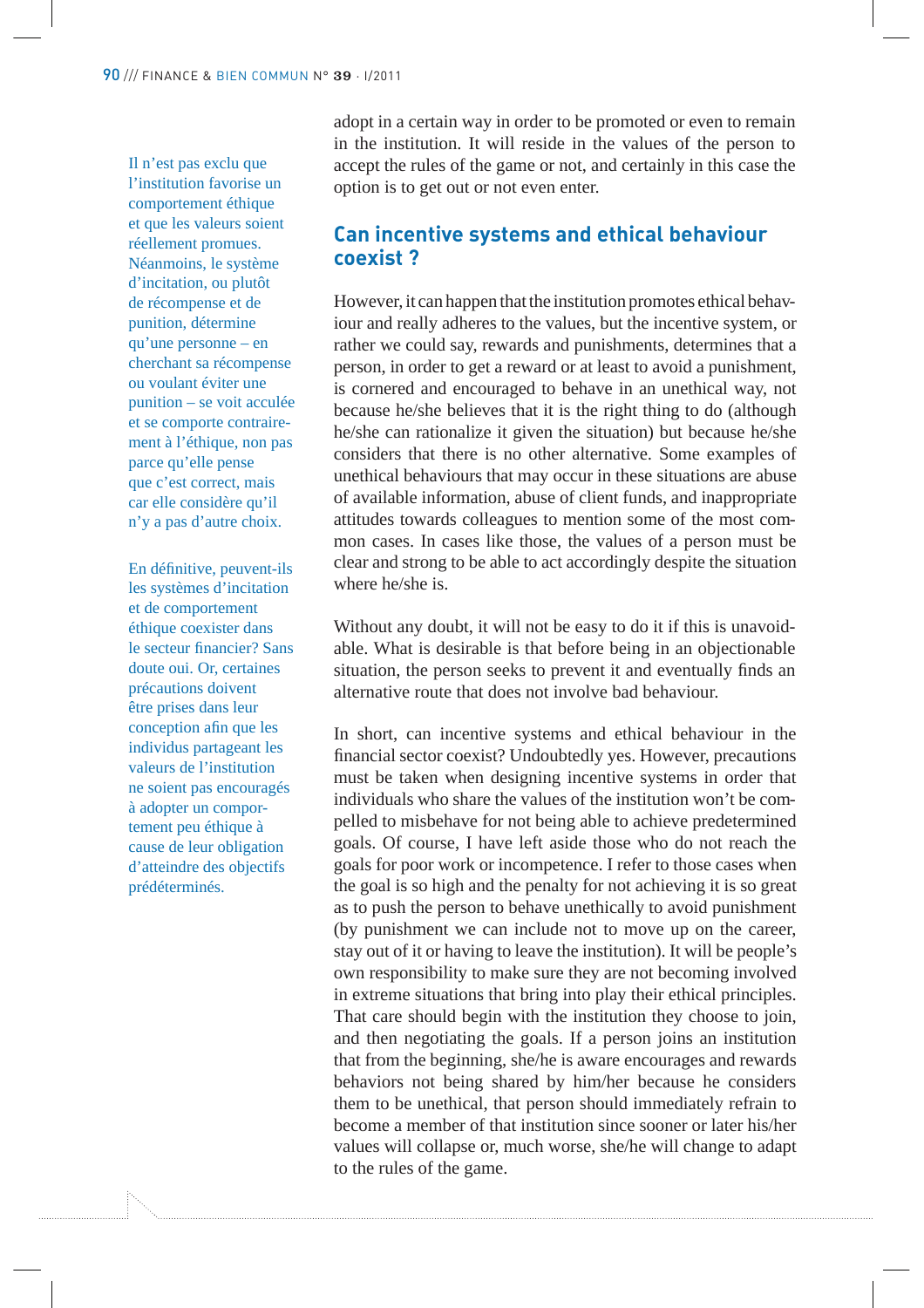## **Labour market dynamics in the financial sector and possible unethical conducts**

A situation that has caught my attention and even surprised me from the beginning of my career is the income level of some employees of financial institutions, particularly in my country. Without getting into a historical analysis of the financial sector and the economy it is clear that due to the fact that being a very sensitive sector in the economy as a whole as well as for individuals because they manage their funds and savings, and everything related to the trust between investor – Institution, the people working in the financial sector earn reasonably high incomes compared to other sectors in general, whatever their position, particularly those who work in private banking as investment brokers.

I do not try to argue if that is right that those persons should have high incomes nor from a standpoint of merit or anything else, but rather try to understand how the dynamics of the labour market promotes some behaviours that from my point of view are unethical.

The political and economic conditions in Uruguay as well as an increasing globalization have helped in recent years the establishment of several financial institutions that previously weren't present, and also to increase the activities of other institutions that were already present, resulting in a labour market, especially in regards to investment banking, with important dynamics.

That movement of people working in investment banking is one of the issues in the financial sector that although totally justified from the point of view of supply and demand of labour, may induce, unethical behaviours.

In order to expand, investment banks typically recruit investment brokers with their own portfolios of customers. The first dilemma that is widely discussed but that we won't address in depth here is whether clients in this sector of activity belong to financial institutions or to the persons. I can conclude that they are a little of both. There will be clients who are loyal to a particular institution, regardless of the agent who provides service. They must feel some kind of connection with the agent on duty, but once that relationship is established they would rather not change it. Other customers are loyal to the person who advises them regardless of the institution for which he/she works as long as the institution provides enough support.

That coming and going of investment brokers with their own portfolio can generate unethical behaviour in institutions such as the theft of investment agents by another institution. Although it Il est de la responsabilité de chaque personne de s'assurer de ne pas être impliquée dans des situations extrêmes qui mettent en jeu ses principes éthiques. Cette vigilance devrait commencer à partir du choix de l'établissement que l'on souhaite rejoindre, puis de la négociation des objectifs à atteindre.

Afin d'élargir leurs activités, les banques d'investissement recrutent en général de courtiers qui ont déjà leurs propres clients.

Dans ces va-et-vient incessants de courtiers ayant leurs propres clients certains comportements peu éthiques peuvent se produire de la part des institutions, comme la « débauche » d'agents qui prennent souvent de formes peu éthique.

Les valeurs des institutions et des individus devront mettre un cadre aux comportements et aux nuances du comportement encouragés par les institutions ainsi qu'à la façon d'agir à l'intérieur de ce cadre.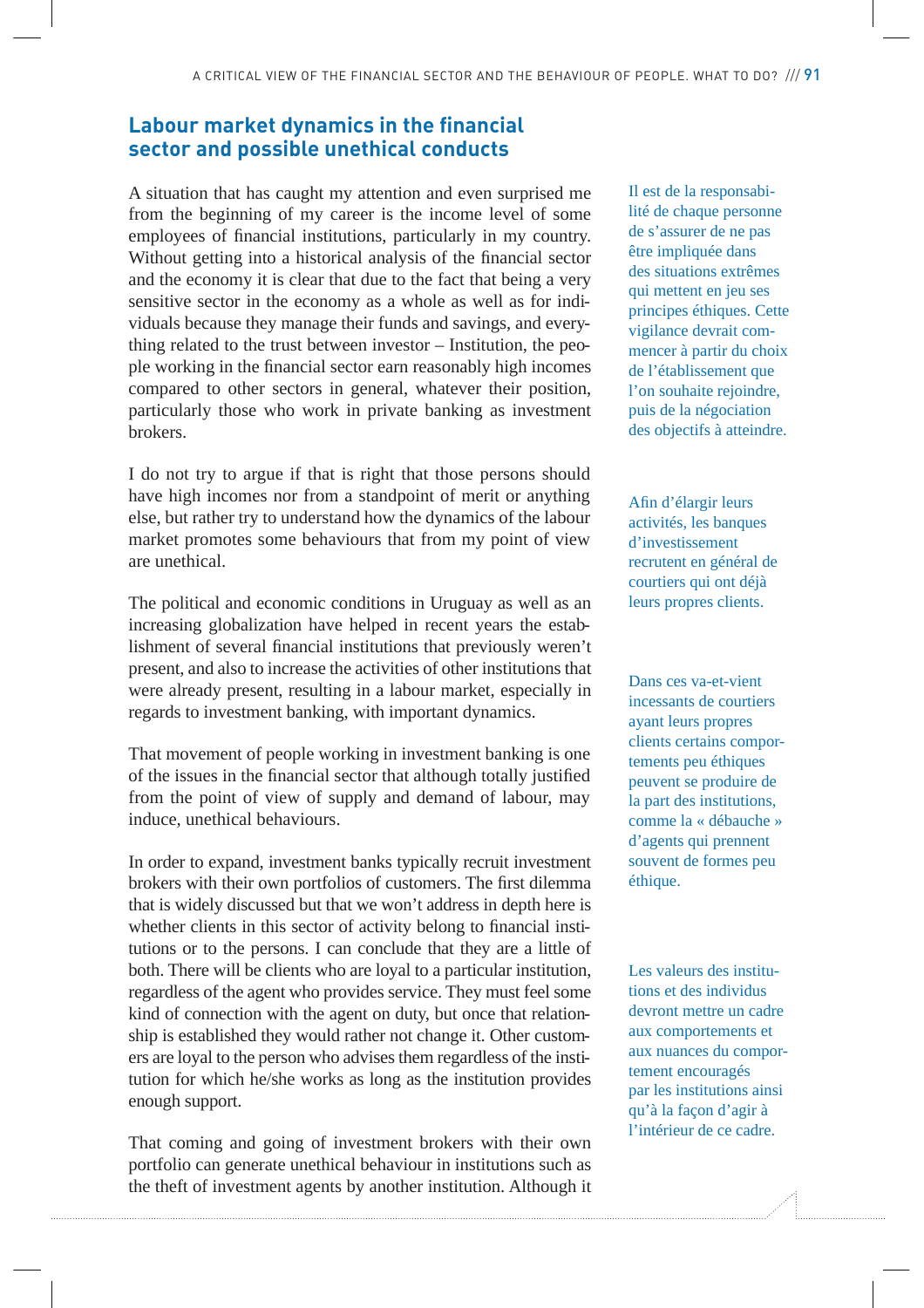Afin de contrôler le comportement des institutions financières, différents mécanismes de nature formelle ont été mis en place pour permettre une plus grande maîtrise formelle des institutions financières et pouvoir les sanctionner en cas de transgression des règles. Néanmoins, cela ne suffit pas à prévenir les comportements contraires à l'éthique des institutions ou des individus qui se trouvent au-delà ou au-deçà de la règle.

#### En outre, les institutions financières ont travaillé sur l'engagement de leurs collaborateurs à travers des messages venant du sommet et qui véhiculent les valeurs promues par celles-ci. Des codes d'éthique ont été élaborés, mais ils ne suffissent pas pour lutter contre les comportements non-désirés.

#### Les institutions financières sont celles qui doivent prendre le leadership et mener la lutte contre les comportements contraires à l'éthique car ce sont elles qui, d'une façon ou d'une autre, déterminent les conditions dans lesquelles les personnes peuvent être motivées à se comporter contrairement à l'éthique.

is the law of the labour market and the parties are free to compete, the methods used to come by people on demand are often unethical. In addition, once the investment agent has moved from a financial institution to another, the latter engages in an effort to attract the customers together with the broker, inducing them to leave the former financial institution for the new one. At this stage, the values of the person to communicate a clear message in an ethical manner take relevance because there are many cases where in an effort to move his/her clients, the broker reveals business secrets from the previous institution or mentions problems that had never surfaced previously.

These financial sector labour market dynamics, in which each change of institution produces a substantial increase in the income of the investment broker is a major cause of unethical behaviours of people who either rationalize their actions with the premise that the end justifies the mean and that everyone in the sector make it, or induces them to unethical behaviors that generate an internal conflict in the person who knows he is acting wrongly. It depends again on the values of the institutions and individuals to put a framework for behaviours, and the nuances of behaviours encouraged by the institutions emerge again as well as how a person must act within such a framework

## **Controls have been implemented, but it is not enough; what else can be done?**

We have pointed out the issue of unethical behaviours of people working in the financial sector and how certain actions of institutions and markets act as a stimulus for the occurrence of these behaviours. There is no doubt that the behaviour of people in financial institutions has been and will be subject of widespread communications especially when cases of public notoriety come to light as in the Madoff case, the downfall of Bear Stearns or, in Uruguay, the cases of Banco Comercial or Banco de Montevideo.

Various controls of a formal nature have been implemented with the purpose of controlling the behaviour of financial institutions (such as the Sarbanes Oxley Act regulating financial functions in the United States of America, or the increased control from the Central Bank of Uruguay) that allow to have greater control of the financial institutions and to penalize them in the event of contravening any norm. However, they are not enough to prevent unethical behaviours of institutions or individuals when these are not in formal breach of the rules.

In the same way, the financial institutions have worked for the commitment of their individuals providing messages from the